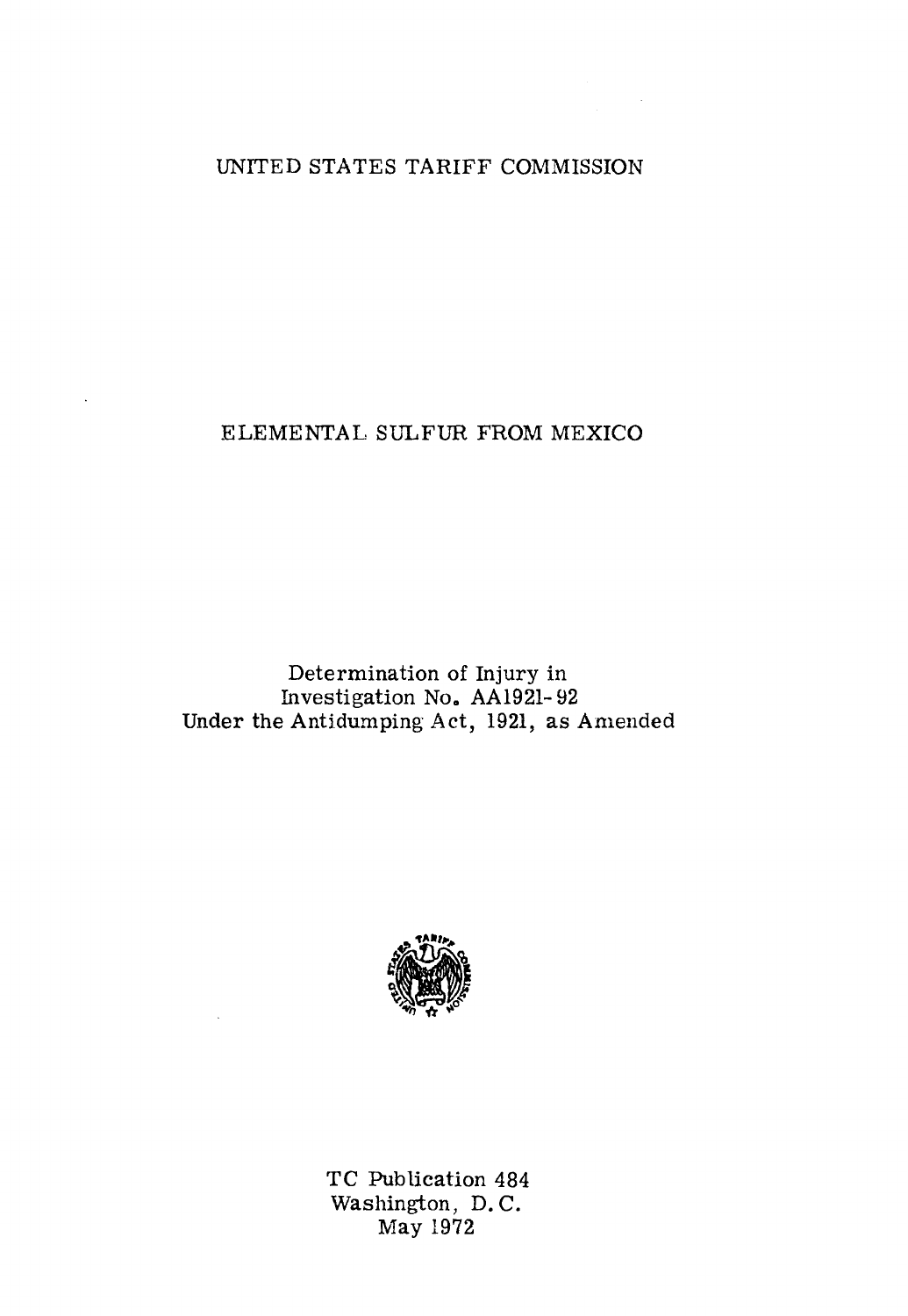# UNITED STATES TARIFF COMMISSION

Catherine Bedell, *Chairman* 

Joseph O. Parker, *Vice Chairman* 

Glenn W. Sutton

Will E. Leonard, Jr.

George M. Moore

J. Banks Young

Kenneth R. Mason, *Secretary* 

...................................

Address all communications to United states Tariff Commission Washington, D. C. 20436

-------------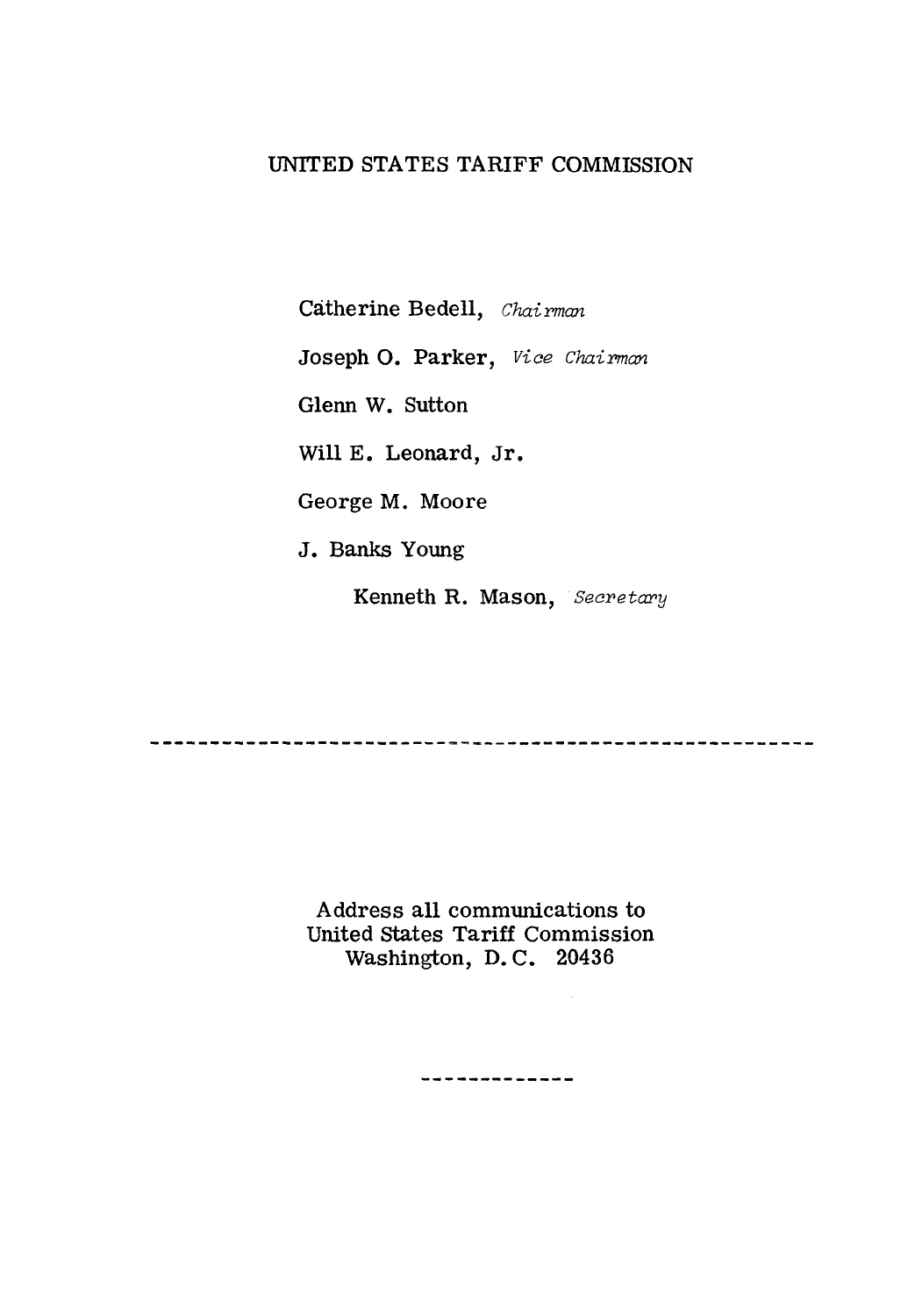#### UNITED STATES TARIFF COMMISSION Washington, D.C.

#### [AA1921-92]

ELEMENTAL SULFUR FROM MEXICO

Determination of Injury

On February 4, 1972, the Tariff Commission received advice from the Treasury Department that elemental sulphur (also spelled sulfur) from Mexico is being, or is likely to be, sold in the United States at less than fair value within the meaning of the Antidumping Act, 1921, as amended. 1/ In accordance with, the requirements of section  $201(a)$  of the Antidumping Act (19 U.S.C. 160(a)), the Tariff Commission instituted investigation No. AA1921-92 to determine whether an· industry in the United States is being or is likely to be injured, or is prevented from being established, by reason of the importation of such merchandise into the United States.

A public hearing was held March 28-30, 1972. Notice of the investigation and hearing was published in the Federal Register of February 12, 1972 (37 F.R. 3212).

In arriving at a determination in this case, the Commission gave due consideration to all written submissions from interested parties, evidence adduced at the hearing, and all factual information obtained by the Commission's staff from questionnaires, personal interviews, and other sources.

1/ Notice of the Treasury Department's determination of sales at less than fair value, and the reasons therefor, was published in the Federal Register of February 5, 1972 (37 F.R. 2793).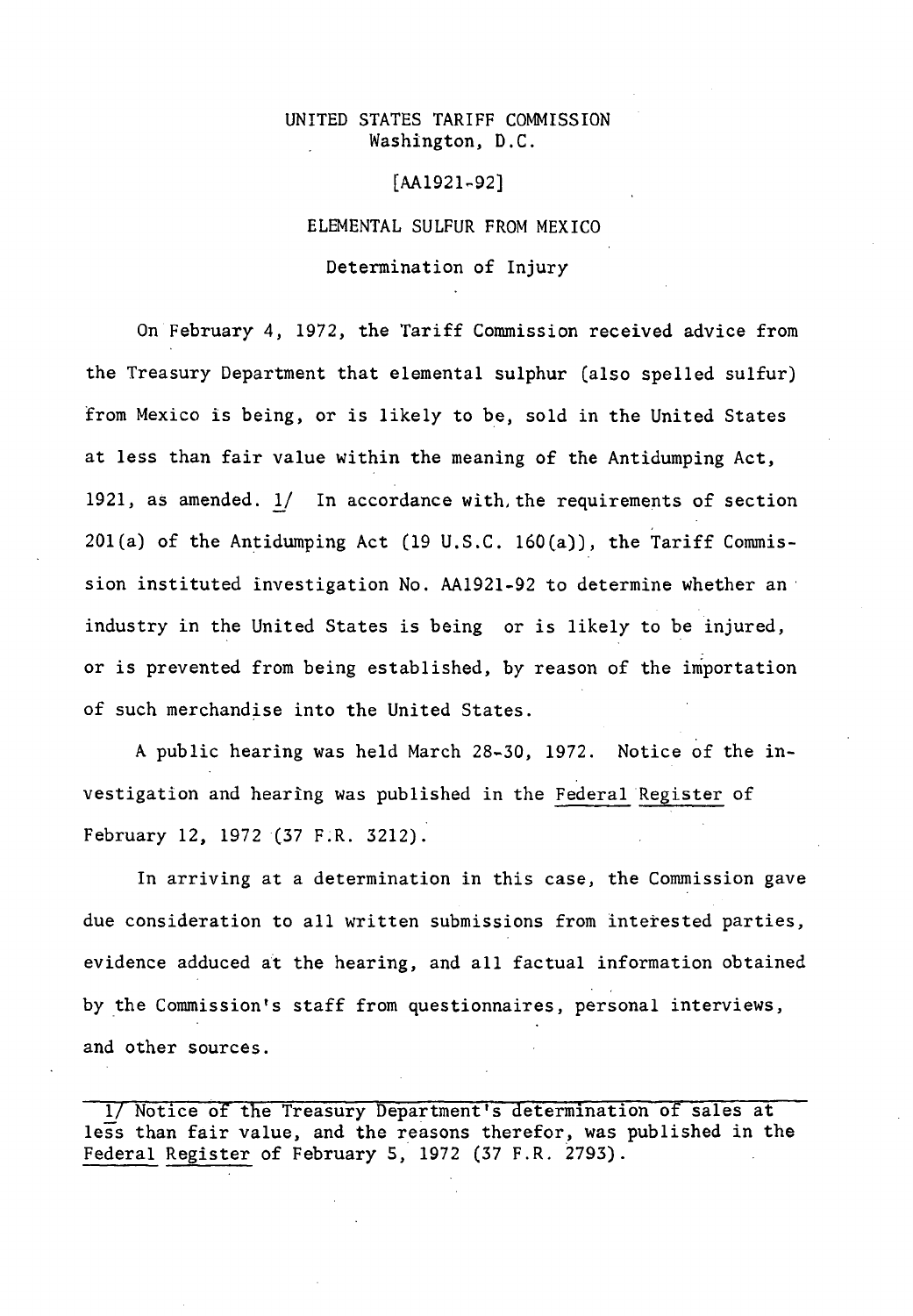On the basis of the investigation, the Commission has unanimously determined that an industry in the United States is being injured by reason of the importation of elemental sulfur from Mexico that is being, or is likely to be, sold at less than fair value within the meaning of the Antidumping Act, 1921, as amended.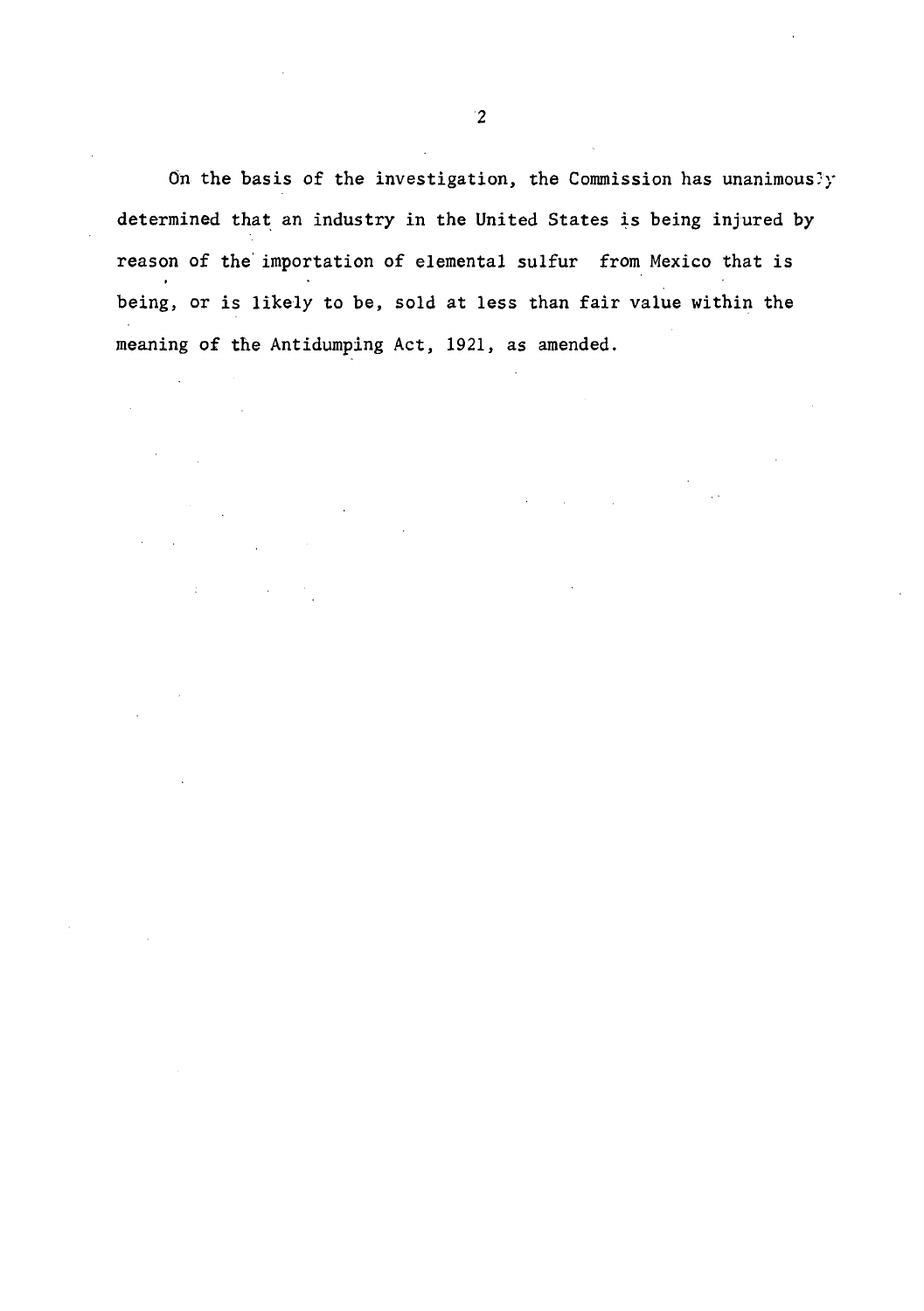## Statement of Reasons for Affirmative Determination of Chairman Bedell and Commissioners Sutton and Moore 1/

In our opinion, an industry is being injured by reason of the importation of elemental sulfur from Mexico, that is being sold at less than fair value (LTFV) within the meaning of the Antidumping Act, 1921, as amended. In making our determination we have considered the industry to consist of those domestic facilities of U.S. producers devoted to the mining and recovery of sulfur. Sulfur mined by the Frasch hot-water mining process (Frasch sulfur), the method used to produced the sulfur entered at LTFV from Mexico, is produced by five companies at 12 sites in the United States.

The Commission's investigation has revealed that LTFV sales and offers of Mexican sulfur have contributed to the general depression of prices and to market disruption in Tampa (the principal. U.S. sulfurconsuming area) and along the east coast of the United States. All that is required for an affirmative determination is that the LTFV imports be a cause of significant injury to an industry (i.e., an injury greater than de minimis). In this case, the facts show a part of the price depression undergone by the domestic sulfur industry since 1968 and part of the market disruption in Tampa can be directly tied to sales and offers of Mexican sulfur at less than fair value. The injury is especially serious occurring as it does while the industry is in a transitional state.

Vice Chairman Parker concurs in the result.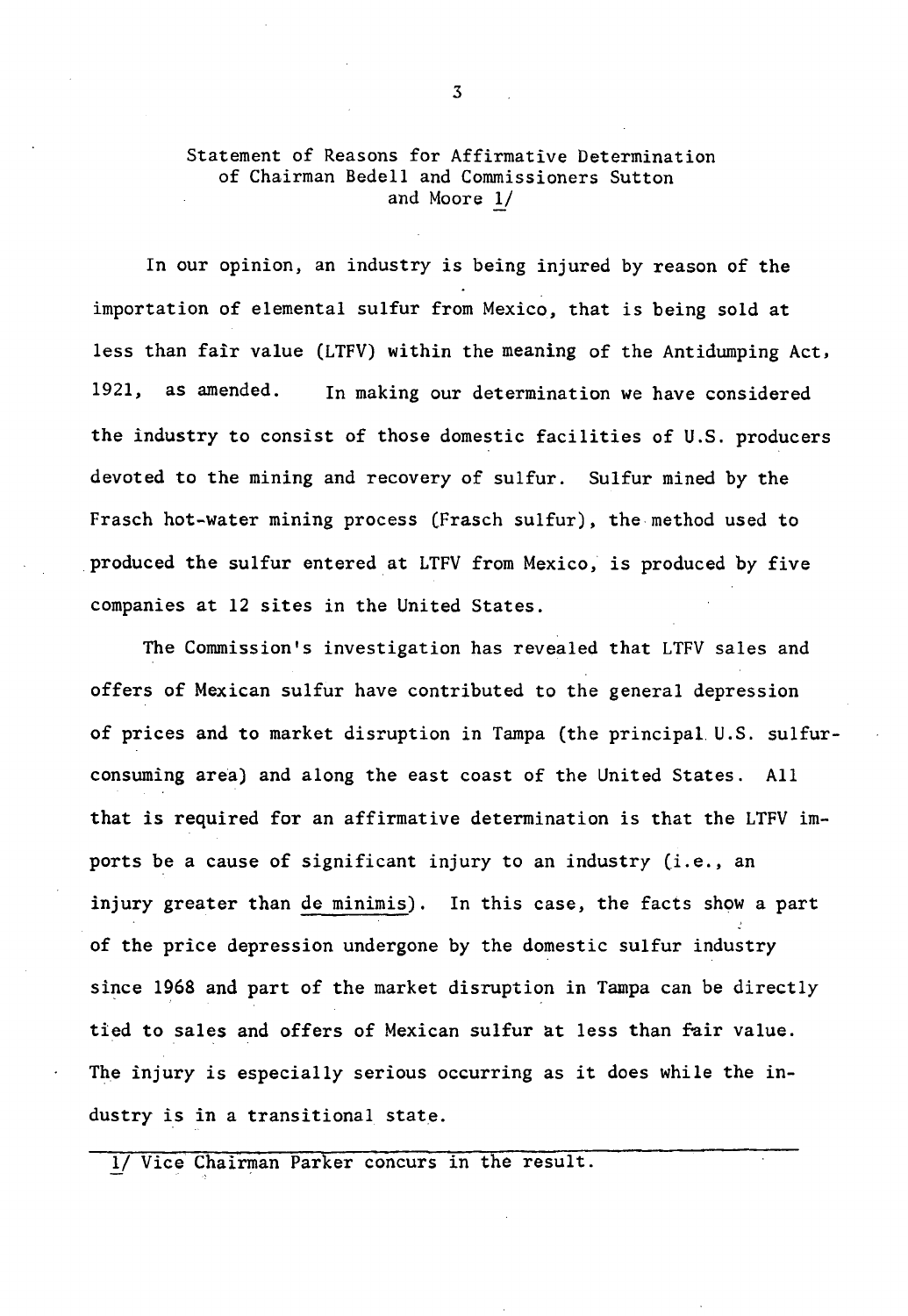# Economic conditions in the domestic industry

The domestic sulfur industry is beset *by* especially low prices, which reflect a general world oversupply. World sulfur production increased from 16.4 million tons *lf* in 1967 to 21.7 million tons in 1970, and supplies seem destined to continue to increase. As a result, the market for sulfur is currently glutted and prospects are for still additional amounts to enter the market. Consequently, the Fraschsulfur producers, with large investment in the production of sulfur, have been forced to curtail exploration, shut down facilities, lay off workers, and have found their before-tax profits on sulfur operations in 1971 reduced to one-seventh of their 1968 levels. In short, the U.S. sulfur industry is clearly undergoing a transition of far-reaching consequences, and one in which the Frasch-sulfur producers are the most vulnerable.

Since the fall of 1968, sulfur prices declined by about SO percent in Tampa and along the western gulf, and by about 40 percent along the east coast and in the North Central States.

Sulfur is used in the production of literally hundreds of agricultural and industrial products. Despite its wide *uses,* there are only a small number of major buyers--nine sulfuric-acid producers consume at least 60 percent of the sulfur sold on the open market. Moreover, it is normally sold under tonnage contracts which require a seller to meet lower competitive offers or else release that quantity from the terms of the contract.

1/ All references in this statement are to long tons of *2,240* pounds.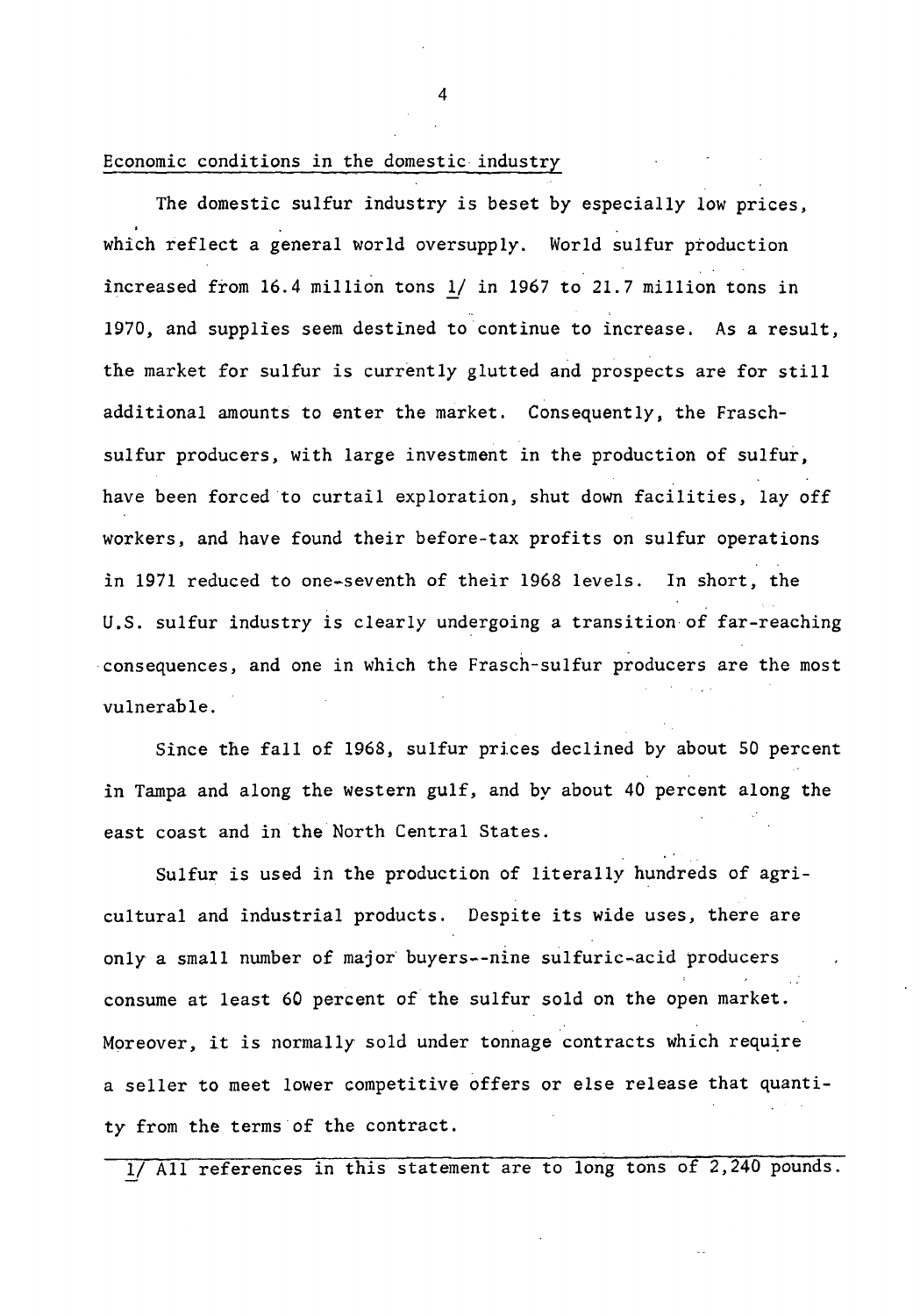#### Extent of LTFV sales and offers

During the dramatic price decline since 1968, Mexican Fraschsulfur producers began to sell at less than fair value as defined in the Antidumping Act, 1921. Mexican home-market sulfur sales are traditionally made at the maximum prices permitted by Mexican law. These prices have remained unchanged since 1955. Consequently, as the oversupply developed and the U.S. price deteriorated, imports of Mexiean sulfur began to enter at LTFV, so that by the period 1970-71 for which period Treasury made its fair-value comparisons, virtually all sulfur from Mexico was entering the United States at LTFV margins ranging up to 40 percent of the adjusted home-market price. When price sensitivity reaches the degree which characterized the U.S. sulfur.market in and since 1969, LTFV sales and offers would almost inevitably cause an injurious impact.

## Price depression and market disruption

The sales and offers of Mexican sulfur at LTFV prices caused additional price deterioration in the Tampa market and on the east coast and added confusion and instability .to the market place. These markets have been largely isolated from other foreign competition, although to some extent, price activity in one domestic market area has an impact on prices in other domestic market areas. Injury (more than de minimis) is resulting both from specific instances where the LTFV margins permit underselling, which, in turn, precipitates general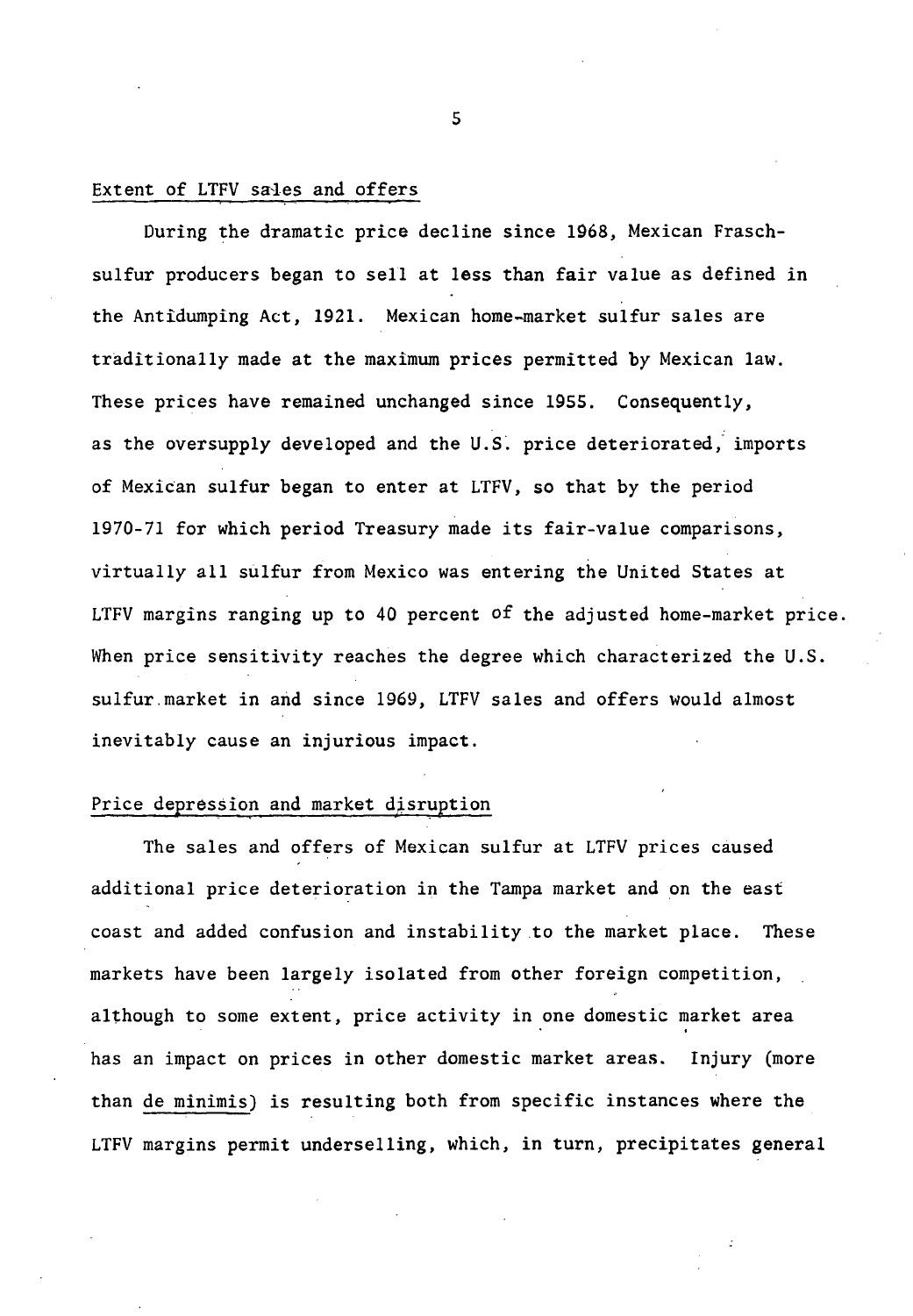price reductions, and from the presence of additional supply in an already glutted market.

In'the latter part of 1970, Mexican Frasch sulfur was sold at a price of \$2 per ton below the price of domestic Frasch sulfur to an important Tampa customer. A few months later, the customer requested a "meet or release" action from its domestic supplier, who was obliged to meet the lower price. About the same time, a large quantity of Mexican sulfur was offered to another large Tampa customer substantially below the price of domestic sulfur to the same buyer. The tonnage offered was of such magnitude that the domestic supplier elected to meet the price. In both instances sales of Mexican sulfur (on smaller tonnage) were being made at the offer prices. These sales and offers precipitated a general price reduction of \$2 per ton, i.e., from \$27 per ton to \$25 per ton "ex-terminal" in the Tampa area. To still another Tampa customer buying Mexican sulfur under a minimummaximum contract of multi-thousand-ton difference, the Mexican supplier maintained a price of more than \$1 per ton lower than that of the .domestic Frasch sulfur supplier. These instances of underselling could not have occurred if sales had been made at fair value. In each example the LTFV margin on Mexican sulfur exceeded the margin of underselling.

The injurious price depression from LTFV sales and offers does not end when domestic suppliers reestablish a price pattern based upon the unfair price. Unlike imported material that requires a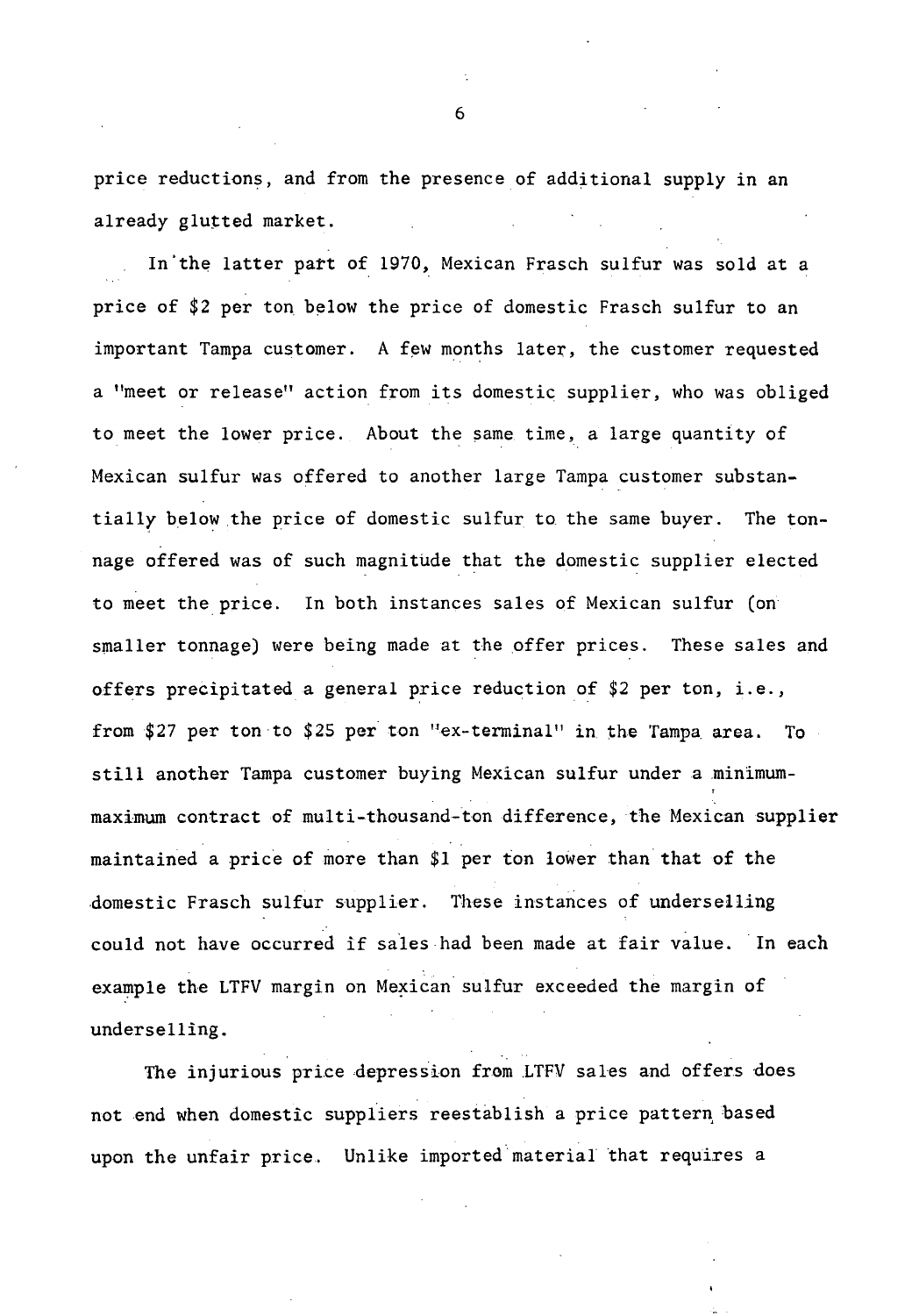price advantage to compete, Mexican sulfur has continued to enter the U.S. market at the prevailing domestic price. The supply effect of the LTFV imports, then, especially in an already oversupplied market, results in further price deterioration.

#### Conclusion

The sales and offers of LTFV sulfur from Mexico are significant factors contributing to price depression and market instability in the United States. The fact that the domestic industry is facing difficulties caused by other factors does not obscure the significant link between the specific injury manifestations existing and threatened, and the LTFV imports. Accordingly, we determine that, within the meaning of the Antidumping Act, 1921, an industry in the United States is being injured by reason of the importation of sulfur from Mexico that is being sold at less than fair value.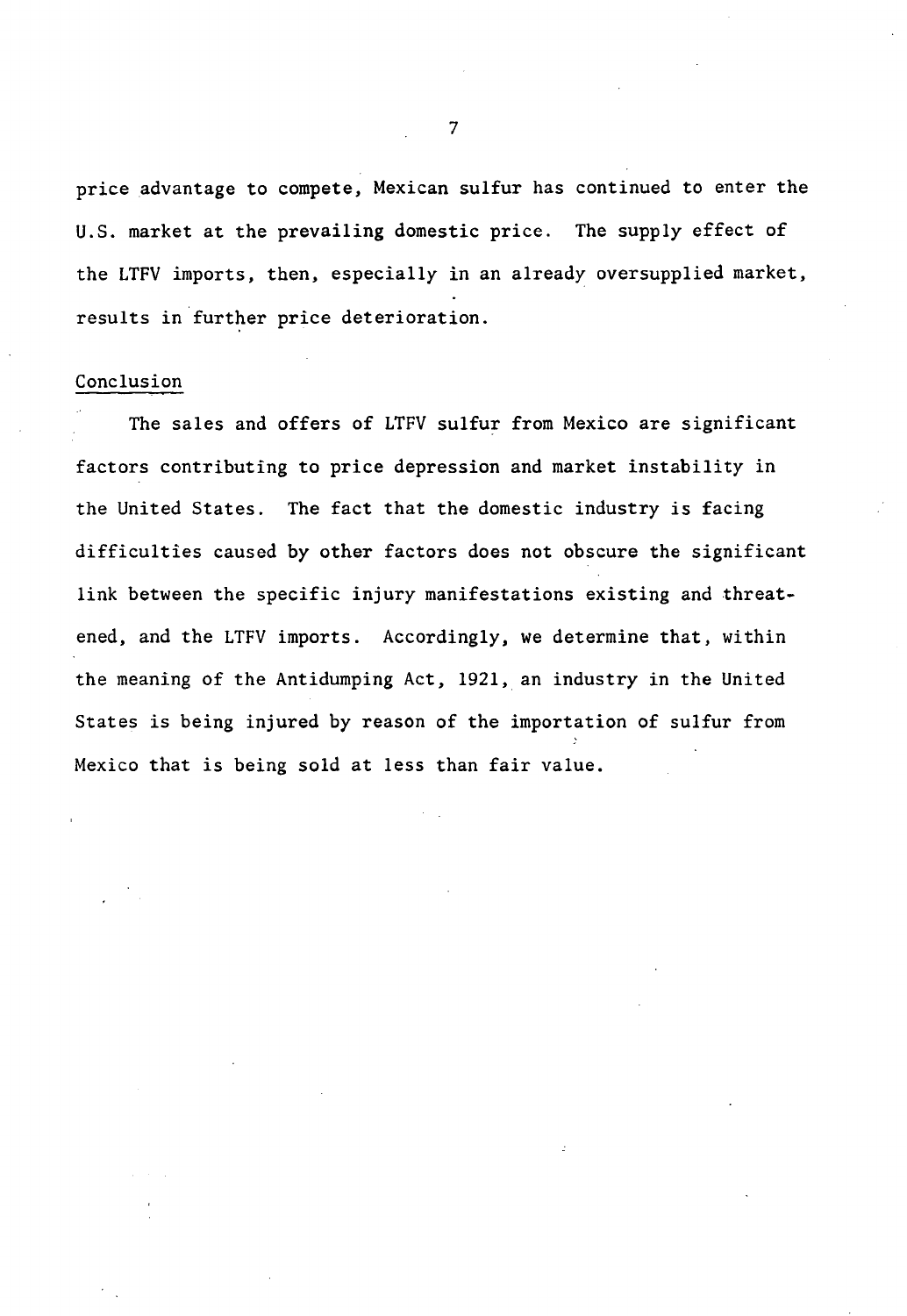## Statement of Reasons for Affirmative Determination of Commissioners Leonard and Young

Our determination is in the affirmative; however, we believe that, instead of the brief statement of our colleagues, the following comprehensive treatment of the investigation is needed to detail precisely the issues that had to be resolved and the rationale that led to our determination.

The Antidumping Act, 1921, as amended, requires that the Tariff Commission find two conditions satisfied before an affirmative determination can be· made.

First, there must be injury, or likelihood of injury, to an industry in the United States, or an industry in the United States must be prevented from being established.

And second, such injury (or likelihood of injury or prevention of establishment) must be "by reason of" the importation into the United States of the class or kind of foreign merchandise the Secretary of the Treasury determined is being, or is likely to be, sold at less than fair value.

In our opinion, an industry in the United States is being injured by reason of the importation of elemental sulfur from Mexico, that is being, or is likely to be, sold at less than fair value within the meaning of the Antidumping Act of 1921, as amended. In making our determination we have considered the industry to consist of those domestic facilities of U.S. producers devoted to the mining, recovery, and distribution of sulfur. Sulfur mined by the Frasch hot-water mining process (Frasch sulfur), the method used to produce the sulfur entered at less than fair value from Mexico, is produced by five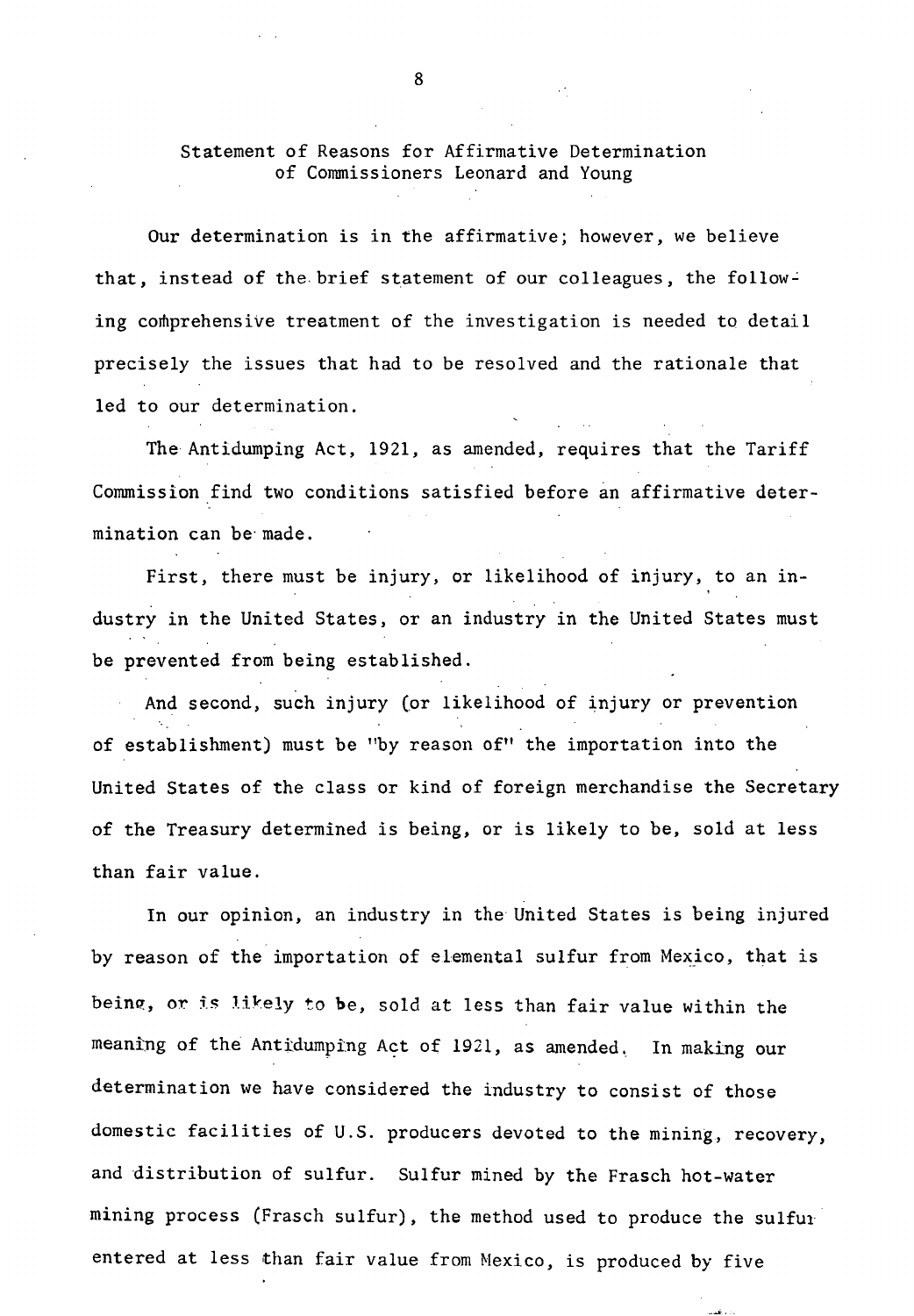companies at 12 sites in the United States, and we consider them to bear the brunt of the injury.

The Commission's investigation has revealed that sales and offers of Mexican sulfur at less than fair· value have contributed to the general depression of prices and to market disruption in the Tampa, Fla., area (the principal U.S. sulfur-consuming area) and along the east coast of the United States. It follows that a national industry may be injured if injury is experienced in a portion of its market.

Besides less than fair value sales, other causes of injury are also present, but sales at less than fair value do not have to be the sole cause, the major cause, or greater than any other single cause of the injury. All that is required for an affirmative determination is that the less than fair value sales be a cause of injury to an industry. The causation between sales at less than fair value and injury must be identifiable, i.e., the injury must result from the less than fair value sales. In this case, the facts show a part of the price depression undergone by the domestic sulfur industry since 1969 and part of the market disruption in Tampa is directly tied to sales and offers of Mexican sulfur at less than fair value. The injury is especially serious occurring as it does while the industry is in a transitional state.

## Economic conditions in the domestic industry

The domestic sulfur industry has undergone periods of shortage and oversupply. Currently sulfur is in oversupply and the domestic sulfur industry is beset by especially low prices. World sulfur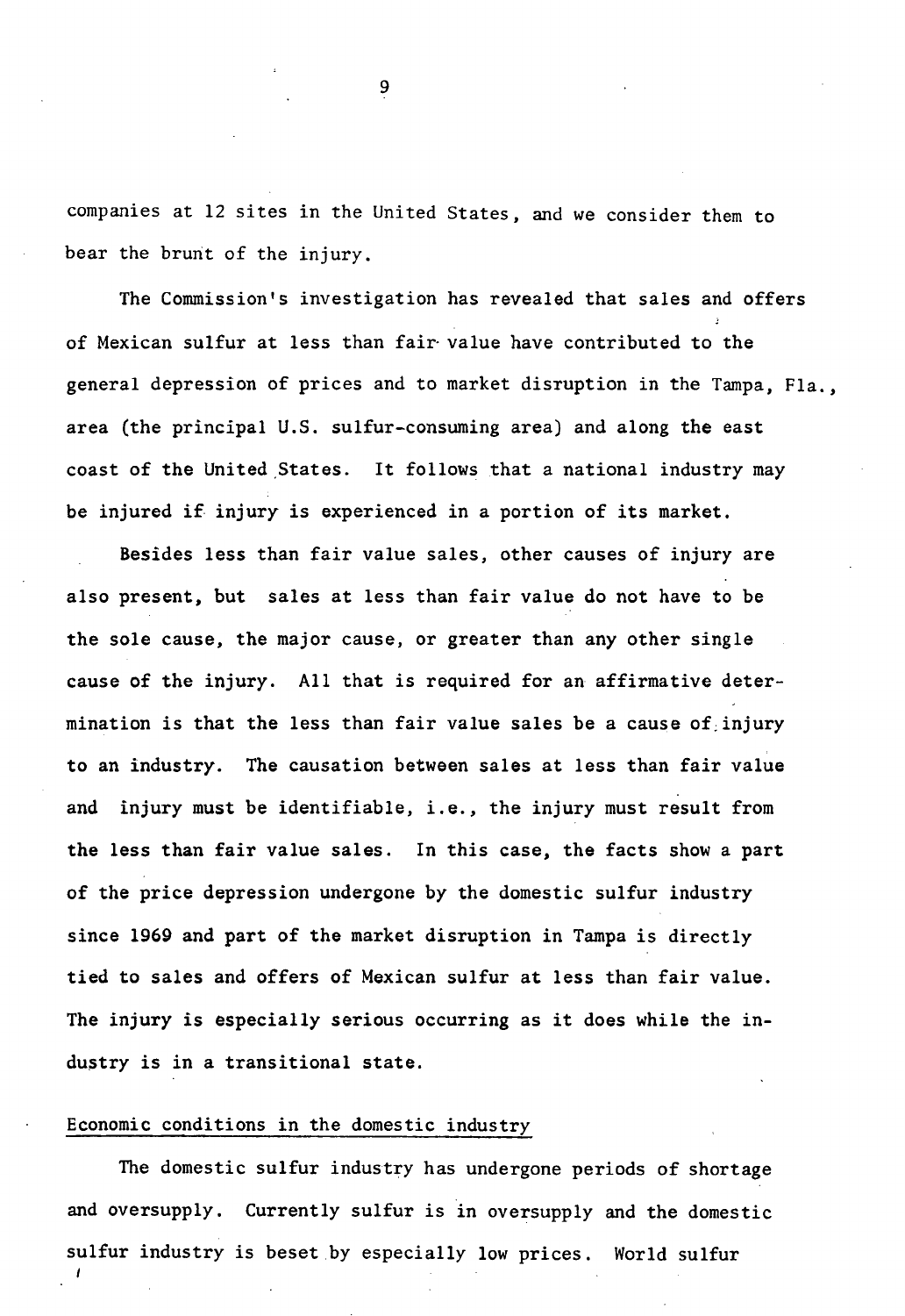production increased from 16.4 million tons  $1/$  in 1967 to 21.7 million tons in 1970, and supplies seem destined to continue to increase. A large part of the increase is due to the recovery of sulfur.from natural gas containing hydrogen sulfide and from refinery gases. Moreover, environmental considerations favor the desulfurization of fuel oil and the removal of sulfur compounds from the stack gases of industry and public utilities. As a result, the market for sulfur is currently glutted and prospects are for still additional amounts to enter the market. Consequently, the Frasch-sulfur producers, with large investment in the production of sulfur, have been forced to curtail exploration, shut down facilities, lay off workers, and have found their before-tax profits on sulfur operations substantially reduced. In short, the U.S. sulfur industry is clearly undergoing a transition of far-reaching consequences, and one in which the Fraschsulfur producers are the most vulnerable.

In U.S. sulfur markets the oversupply brought about the textbook results. Since the autumn of 1968, prices have declined by about 50 percent in Tampa and along the western gulf, and by about 40 percent along the east coast and in the North Central States. Most of the decline occurred before February 1970, but a substantial part occurred after that date, by which time most sales and offers of Mex-  $\cdot$  j ·ican sulfur were being made at less that fair value.

lJ All references in this statement are to tons of 2,240 pounds.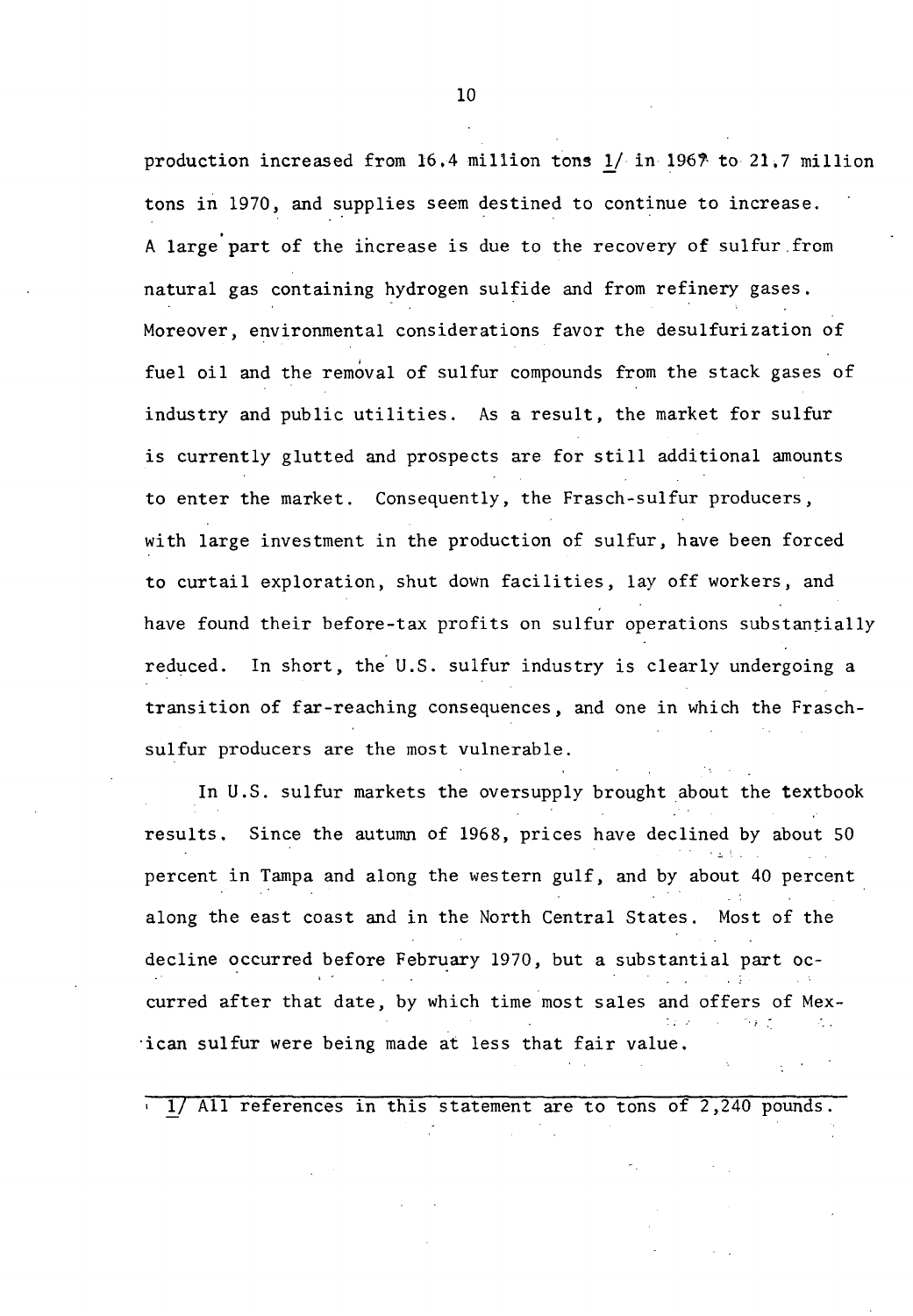While sulfur is used in the production of literally hundreds of agricultural·and industrial products, economists would term .its demand inelastic, i.e., over most of its range the price exerts relatively little influence on the total quantity sold. Despite its wide uses, there are only a small number of major buyers--nine sulfuric-acid producers consume at least 60 percent of the sulfur sold on the open market. Moreover, it is normally sold under contracts which require a seller to meet lower competitive offers for significant tonnages or else release that quantity from the terms of the contract.

Thus, the stage is set for violent downward price competition: (1) a general oversupply; (2) the entry of a large number of sellers into the market place for whom sulfur is a coproduct, byproduct, or waste product; (3) a small number of sophisticated purchasers; (4) a homogeneous product; and (5) a general industry practice that each seller meet lower offers by competitors or forfeit the opportunity to sell the entire tonnage involved.

#### Extent of less than fair value sales and offers

During the shortage period, Mexican sulfur was being sold at fair value, appreciably above the prevailing price for domestic Frasch sulfur. Beginning in 1970, Mexican Frasch sulfur producers began to sell at less than fair values as defined in the U.S. Antidumping Act, 1921, which is designed to prevent a foreign producer from making injurious sales in the United States at lower prices than he charges

11.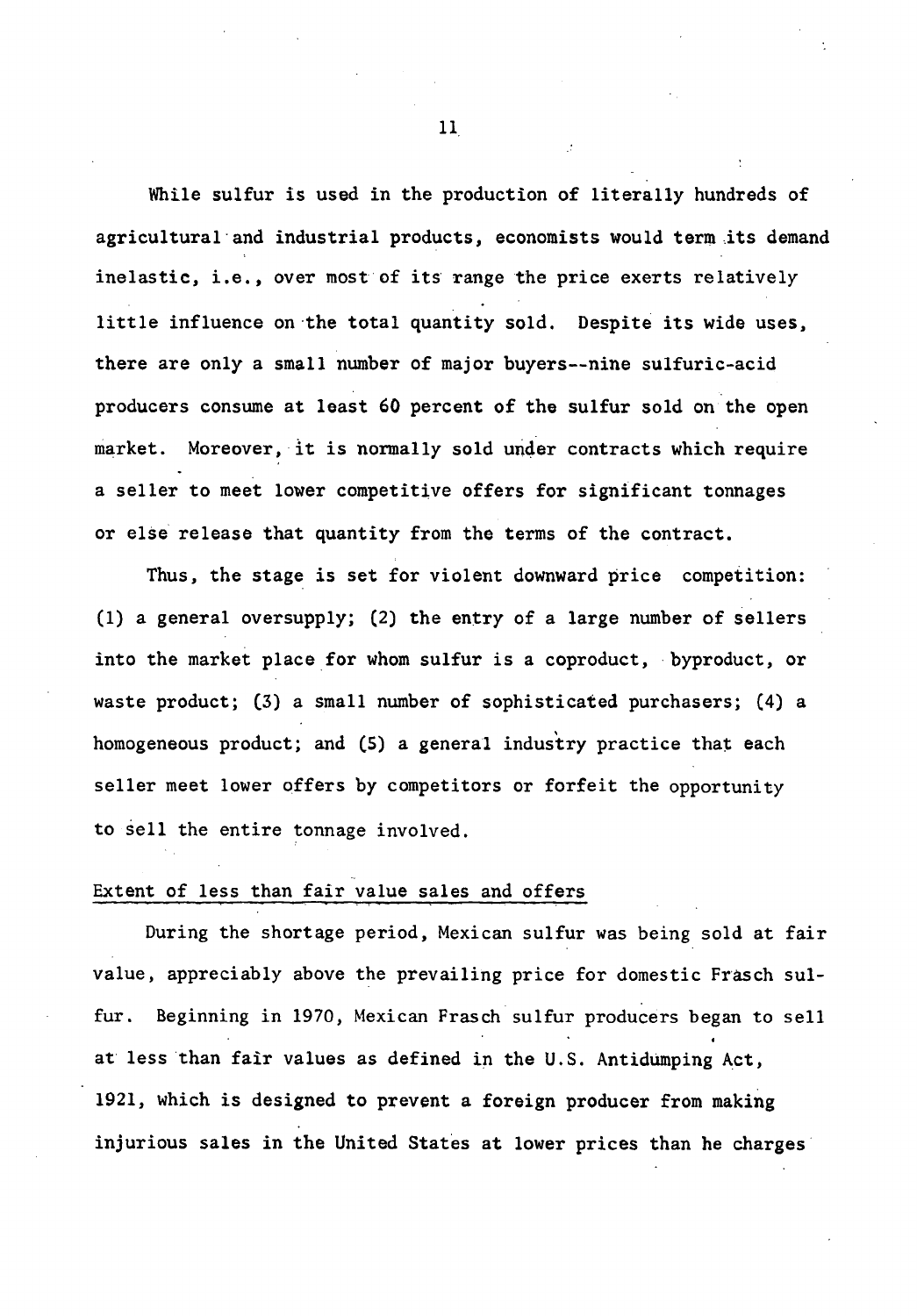in the home market. Mexican home-market-sulfur sales are traditionally made at the maximum prices permitted by Mexican law. These prices have remained unchanged since 1955. Consequently, as the oversupply developed and the U.S. price deteriorated, imports of Mexican sulfur began to enter at less than fair value, so that when the Treasury Department made its fair-value comparisons, virtually all sulfur from Mexico was entering the United States at iess than fair value margins ranging up to 40 percent of the adjusted home-market price. The less than fair value margin essentially is the difference between the Mexican home market price and the price for which the imported sulfur was sold to arm's-length buyers.

#### Price depression and market disruption

. The sales· and offers of Mexican sulfur at less than fair value prices caused additional price deterioration in the Tampa market and on the east coast and added confusion and instability to the market· place. These markets have been largely isolated from other foreign competition, although to some extent, price activity in one domestic market area has an impact on prices in other domestic market areas. Injury is resulting both from specific instances, some of .which are cited below, where the less than fair value margins permit underselling, thereby precipitating general price reductions, and from the presence and threat of additional supply at less than fair value in an already glutted market.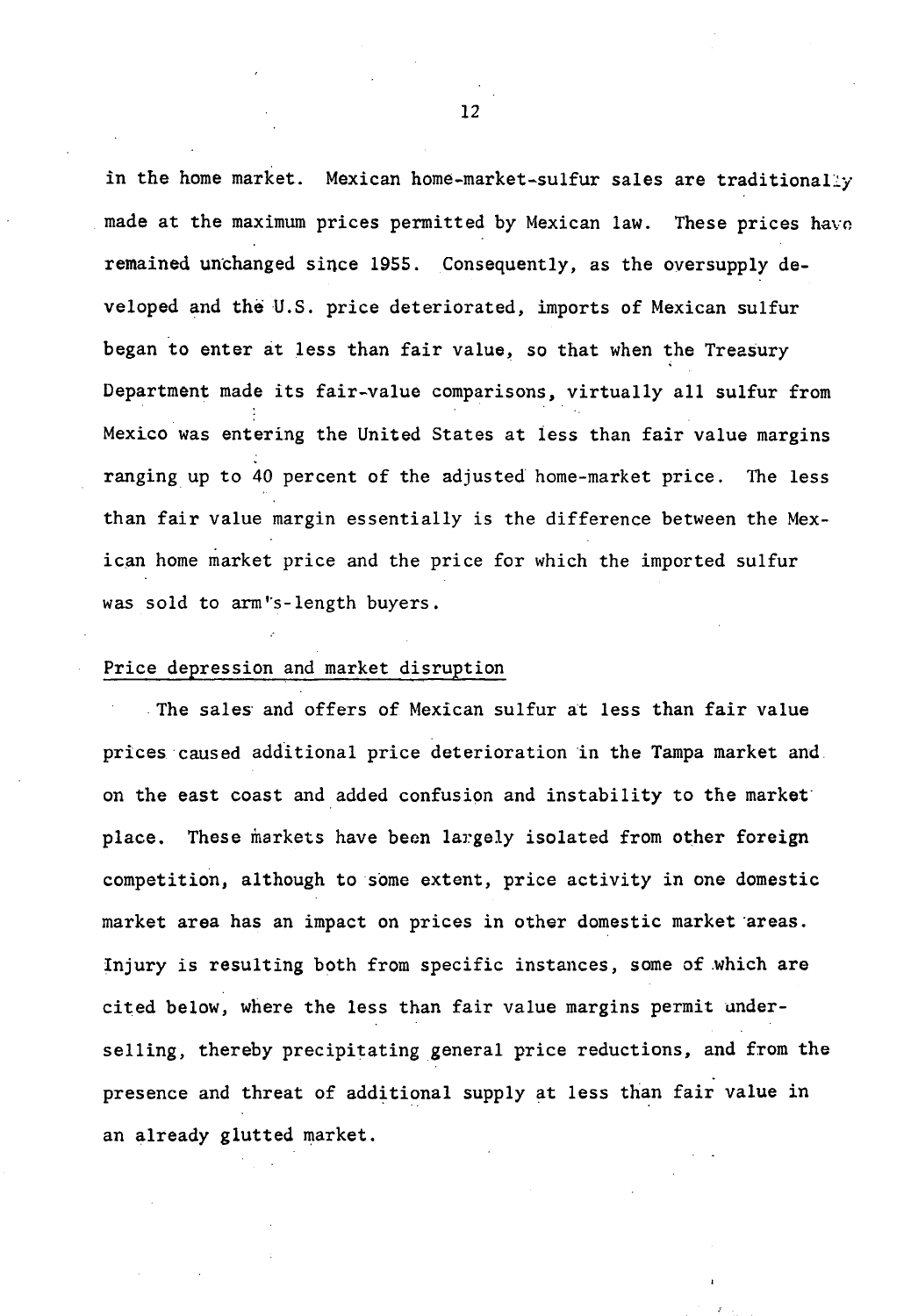In the latter part of 1970, Mexican-Frasch sulfur was sold at a price of \$2 per .ton below the price of domestic Frasch sulfur to an important Tampa customer. A few months later, the customer requested the domestic supplier to meet the lower offer or release the customer from the obligation to buy the sulfur involved. The domestic supplier met the lower price. About the same time, a large quantity of Mexican sulfur was offered to a different large Tampa customer substantially below the price of domestic sulfur to the same buyer. The offer was of such magnitude that the domestic supplier elected to meet the price rather than lose the sale. In both instances sales of Mexican sulfur (on smaller quantities) were being made at the offer prices. These sales and offers precipitated a general price reduction from \$27 per ton to \$25 per ton "ex-terminal" in the Tampa area. To still another Tampa customer buying-Mexican sulfur under a minimum-maximum contract of multi-thousand-ton difference, the Mexican supplier maintained a price of more than \$1 per ton lower than that of the domestic Frasch sulfur supplier. These instances of underselling could not have occurred if sales had been made at fair value. In each example the less than fair value margin on Mexican sulfur exceeded the margin of underselling.  $1/$ 

Less than fair value sales and offers bring with them· market uncertainty. Buyers are anxious to take advantage of the lower prices, but they are uncertain as to how long they will last.

1/ The term "margin of underselling" is the difference between the delivered price of Mexican sulfur and the delivered price of domestic Frasch sulfur delivered to the U.S. customer.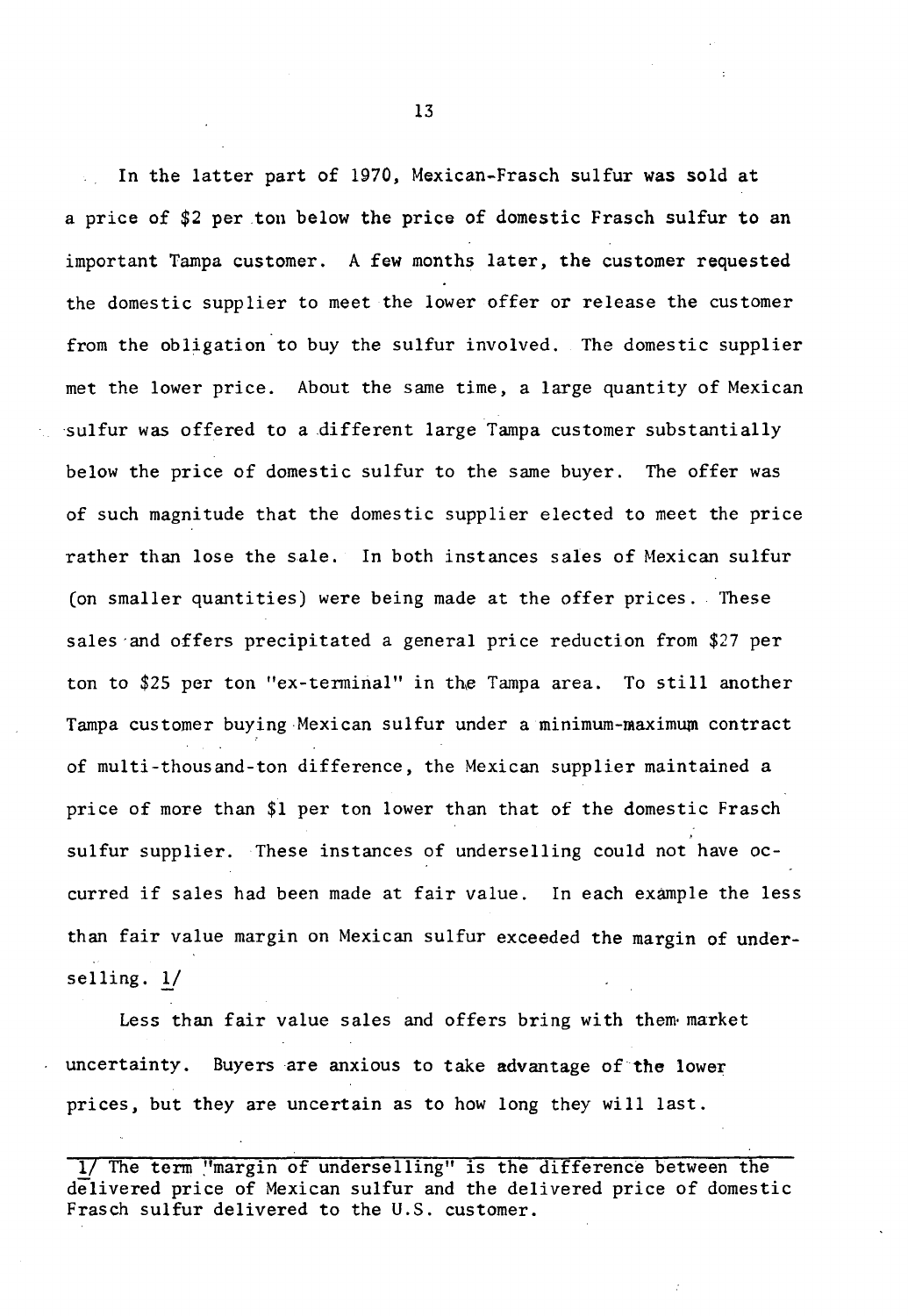They then attempt to secure the same price from other sources of supply and thus perpetuate the lower prices. Suppliers are whipsawed one against the other, setting off whirlwinds of price activity, so that even after both the sales and offers at less than fair value are withdrawn, price revision is difficult, if not impossible.

But injurious price depression from both sales and offers at less than fair value does not end when domestic suppliers reestablish a price pattern based upon the unfair price. Unlike other imported material that requires a price advantage to compete, Mexican sulfur has continued to enter the U.S. market at the prevailing domestic price. The supply effect of the less than fair value imports; then, especially in an already oversupplied market, results in further price deterioration. A respected authority in, the field noted:

> .... dumping does not necessarily, and probably does not usually, involve selling in the foreign market at prices lower than those prevalent there .... even where the dumper does not accept lower prices than those currently demanded by his competitors in the market dumped on, his added competition in supplying the demand of that market will tend to force down the prices of his competitors and to necessitate a still further reduction of his own prices.  $1/$

This is precisely the case here; the less than fair value sales, even when made at the prevailing price levels, further contribute to the depressed prices and the declining revenues of domestic producers. The Antidumping Act cannot protect producers against

1/ Jacob Viner, Dumping: A Problem in International Trade, University of Chicago Press, Chicago, Ill. (1923), p. 132.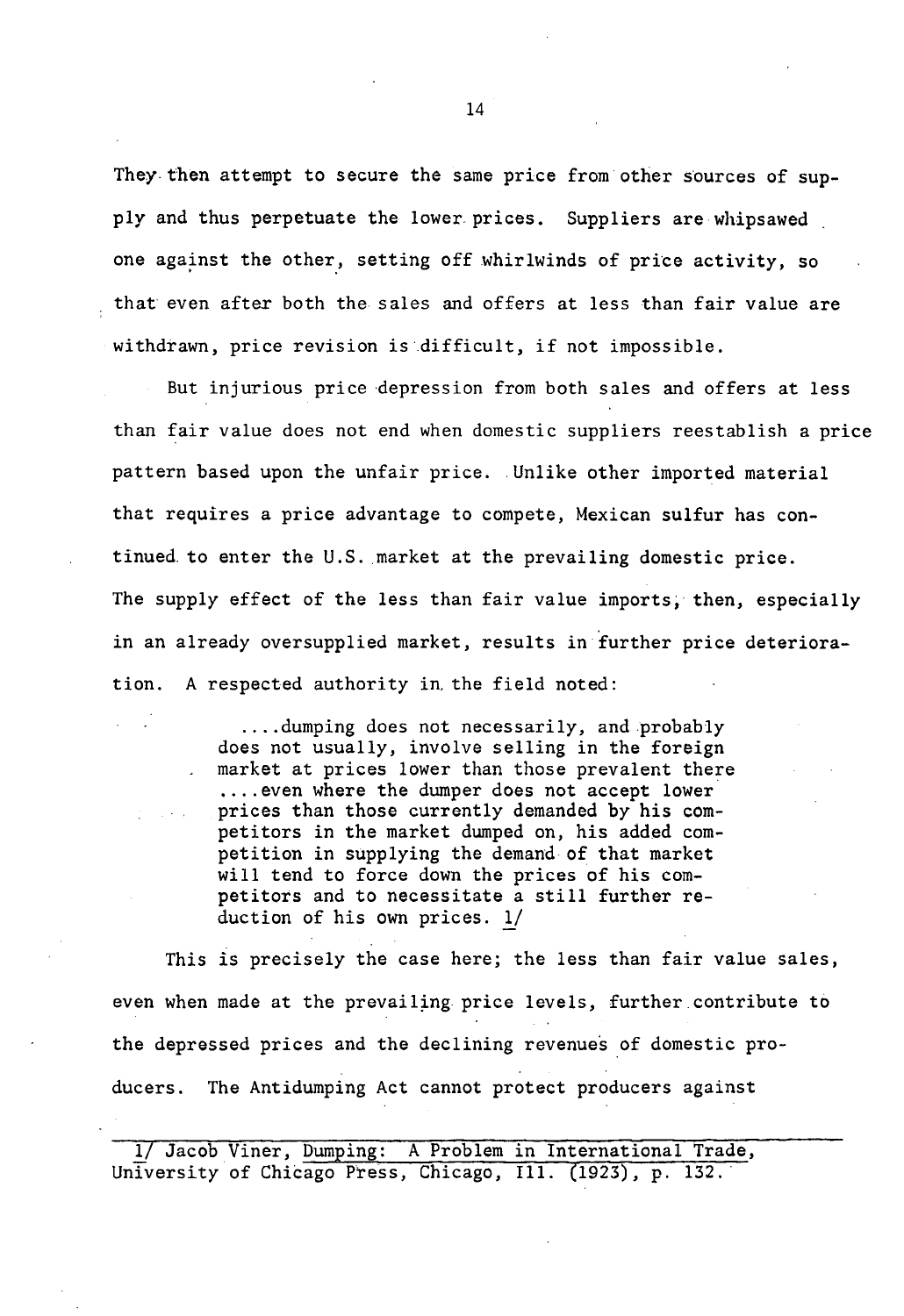oversupply situations; it can, however, protect them against the identifiable additional adverse impact of less than fair value imports.

#### Consideration of offers in ascribing injury

We have considered less than fair value offers in our determination. When the statute speaks of "by reason of the importation", no tense is implied--i.e., no actual entry of the merchandise need have occurred. The importation, therefore, can be a potential importation, of which offers in good faith are a clear indication. Congress was clearly aware in framing the act that offers can have the same injurious effects as transaction prices. As the Tariff Commission pointed out in its 1919 study of dumping:

> Moreover, even the quotation of dumping prices, though no sales in fact be made, may occasionally result in compelling merchants with established trade to cut their prices in order to hold their business against threats of dumping competition. *'l)*

It is not especially significant that imports of Mexican sulfur have declined both.absolutely and as a percentage of domestic consumption. In any case, however, in 1971 sulfur imports from Mexico captured about 6 percent of the total U.S. market, clearly a large enough penetration to have had marked impact on the operation of the domestic industry. The capacity of the Mexican sulfur industry is such that it can supply both its home market and a much larger part of the

1/ U.S. Tariff Commission, Information Concerning Dumping and Unfair Foreign Competition in the United States and Canada's Antidumping Law, p. 20.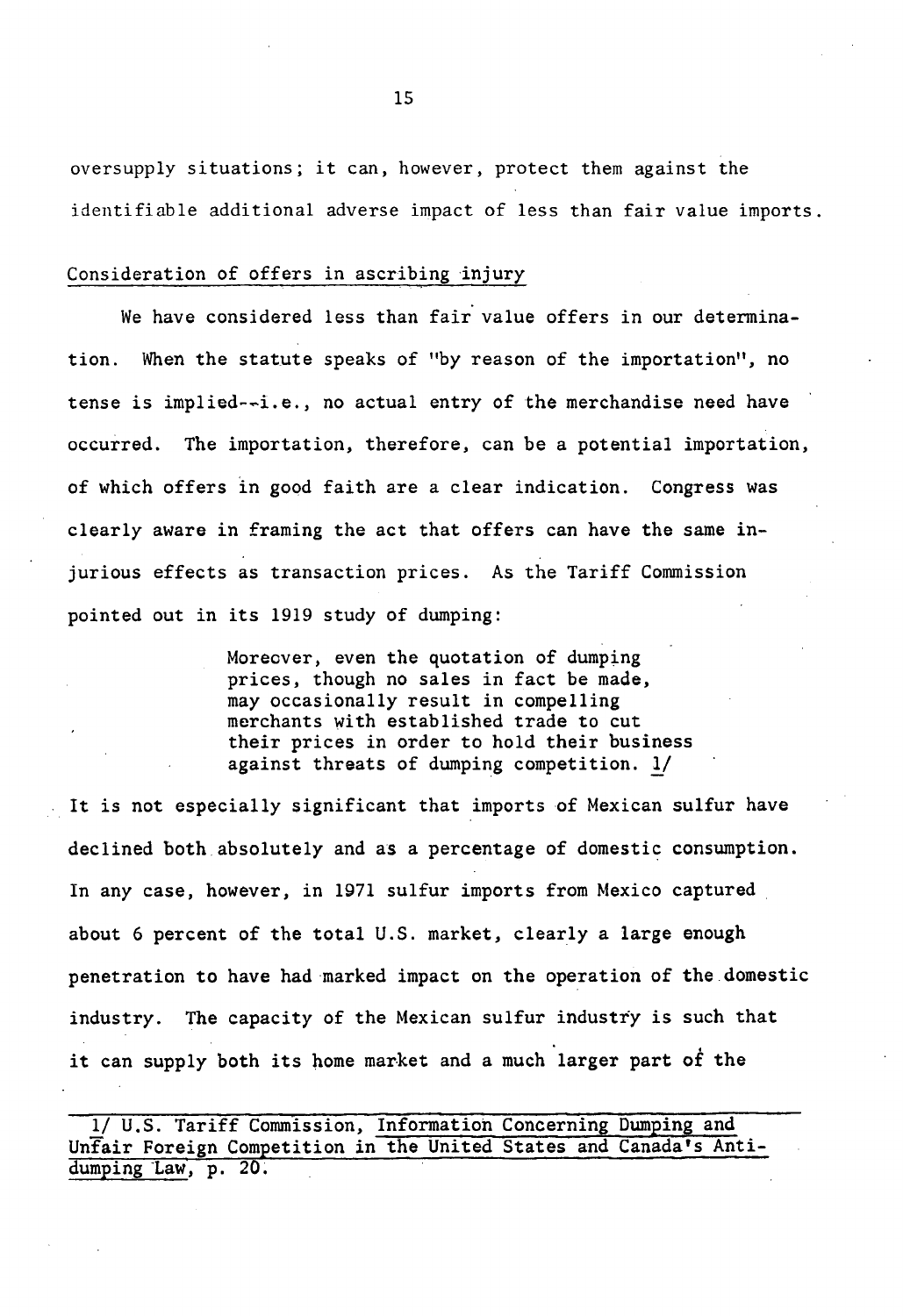U.S.,market. Its offers at less than fair value prices cannot but elicit a response from domestic Frasch-sulfur producers, and it is only this response at lower prices which prevents the Mexican product. from obtaining a larger share of the market.

#### All imports at less than fair value causing injury

A domestic sulfur producer who also imports sulfur from a related Mexican firm contended that the Commission, if it made an affirmative determination, should "carve out" any less than fair value imports from that firm which may not be causing injury. In the oversupplied markets that exist in the instant case, injurious price depression also occurred as a result of the additional supply contributed by the less than fair value imports. It was found in the 1969 "potash case" that the Antidumping Act continues to protect the U.S. portion of multinational companies from unfair competitive practices, including those undertaken by foreign branches of the same company: 1/ It is clear from information presented to the Commission that less than fair value sales of Mexican sulfur have displaced sales by the domestic portion of the related company, even if they have not displaced actual or potential sales on the part of other domestic producers. Had these less than fair value imports not occurred, the domestic facilities would have operated at a higher.level of capacity. Hence, we conclude that all less than fair value imports have been injurious to the domestic sulfur industry.

<sup>1/</sup> Potassium Chloride {Muriate of Potash) from Canada, ·France, and West Germany, U.S. Tariff Commission, Inv. Nos. AA1921-58, 59, and 60 (1969).